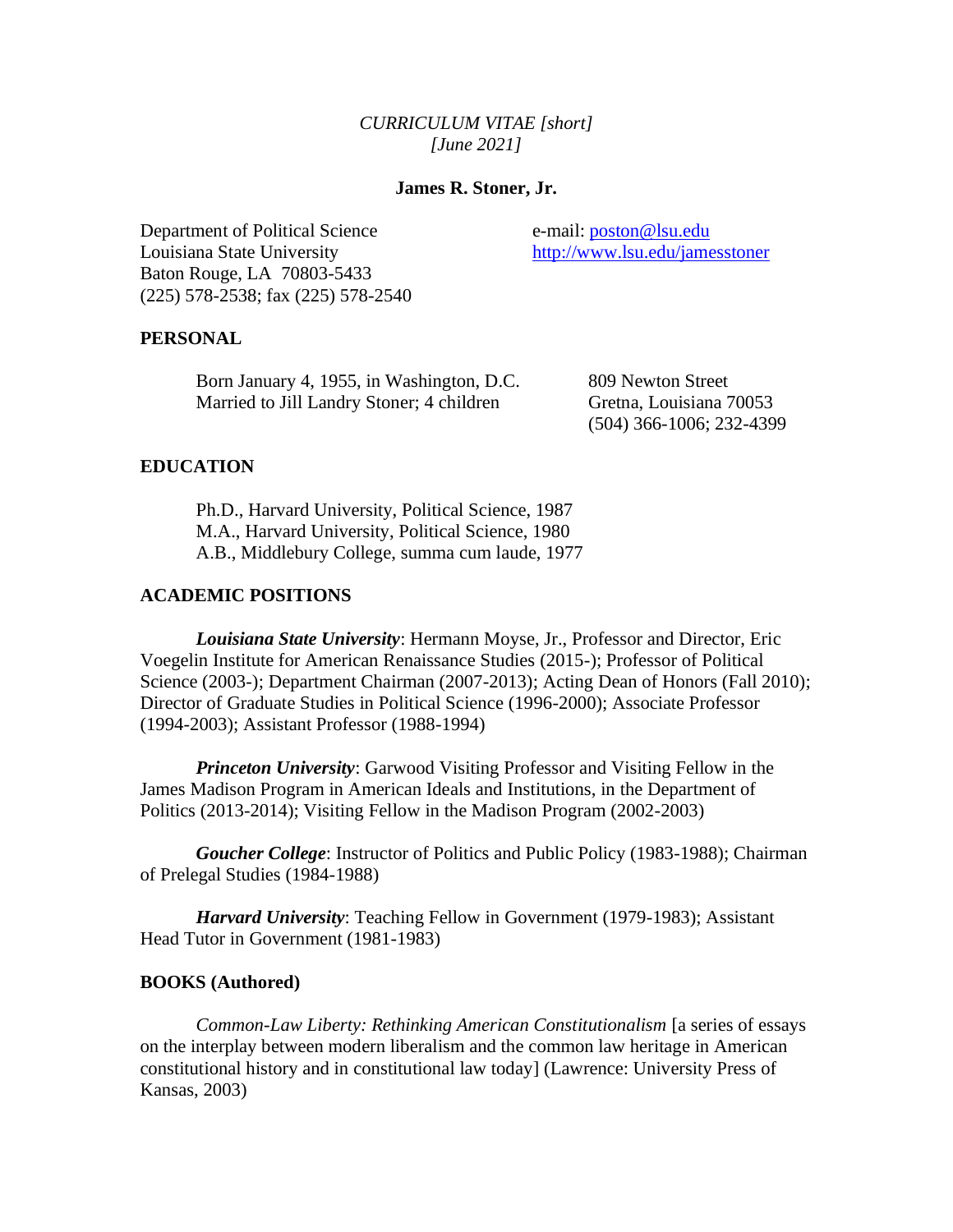*Common Law and Liberal Theory: Coke, Hobbes, and the Origins of American Constitutionalism* [a study of the origin and development of the doctrines that form American constitutionalism, in particular the doctrine of judicial review, from sources in the English common law on the one hand and liberal political philosophy on the other] (Lawrence: University Press of Kansas, 1992; paperback, 1994)

#### **BOOKS (Co-edited)**

Edited, with Alan Levine and Thomas W. Merrill, *The Political Thought of the Civil War* [essays on the political thought of the North and the South before, during, and after the American Civil War] (Lawrence: University Press of Kansas, 2018; paperback, 2019)

Edited, with Harold James, *The Thriving Society: On the Social Conditions of Human Flourishing* [essays from scholars in a variety of fields on topics such as the person, the family, law and politics, the university, and the economy] (Princeton, NJ: Witherspoon Institute, 2015)

Edited, with Donna M. Hughes, *The Social Costs of Pornography: A Collection of Papers* [essays from scholars in a variety of fields on the topic] (Princeton, NJ: Witherspoon Institute, 2010)

Edited, with Samuel Gregg, *Rethinking Business Management: Examining the Foundations of Business Education* [essays offering person-centered perspectives on business management, business ethics, and business education] (Princeton, NJ: Witherspoon Institute, 2008); republished, with several chapters dropped or added, as *Profit, Prudence and Virtue: Essays in Ethics, Business and Management* (Exeter, UK: Imprint Academic, 2009)

#### **SCHOLARLY ARTICLES AND BOOK CHAPTERS**

"Was Justice Joseph Story a Christian Constitutionalist?" in Daniel L. Dreisbach and Mark David Hall, eds., *Great Christian Jurists in American History* (New York: Cambridge University Press, 2019), pp. 144-160

"Civil Society and Social Justice: A Prospectus," *The Independent Review: A Journal of Political Economy* 24 (1): 85-94 (Summer 2019)

"The Case of the Confederate Constitution," in Alan Levine, Thomas W. Merrill, and James R. Stoner, Jr., eds., *The Political Thought of the Civil War* (Lawrence: University Press of Kansas, 2018), pp. 273-289

"Aristotelian Metaphysics and Modern Science: Leo Strauss on What Nature Is," in Geoffrey M. Vaughan, ed., *Leo Strauss and His Catholic Readers* (Washington, DC: The Catholic University of America Press, 2018), pp. 277-289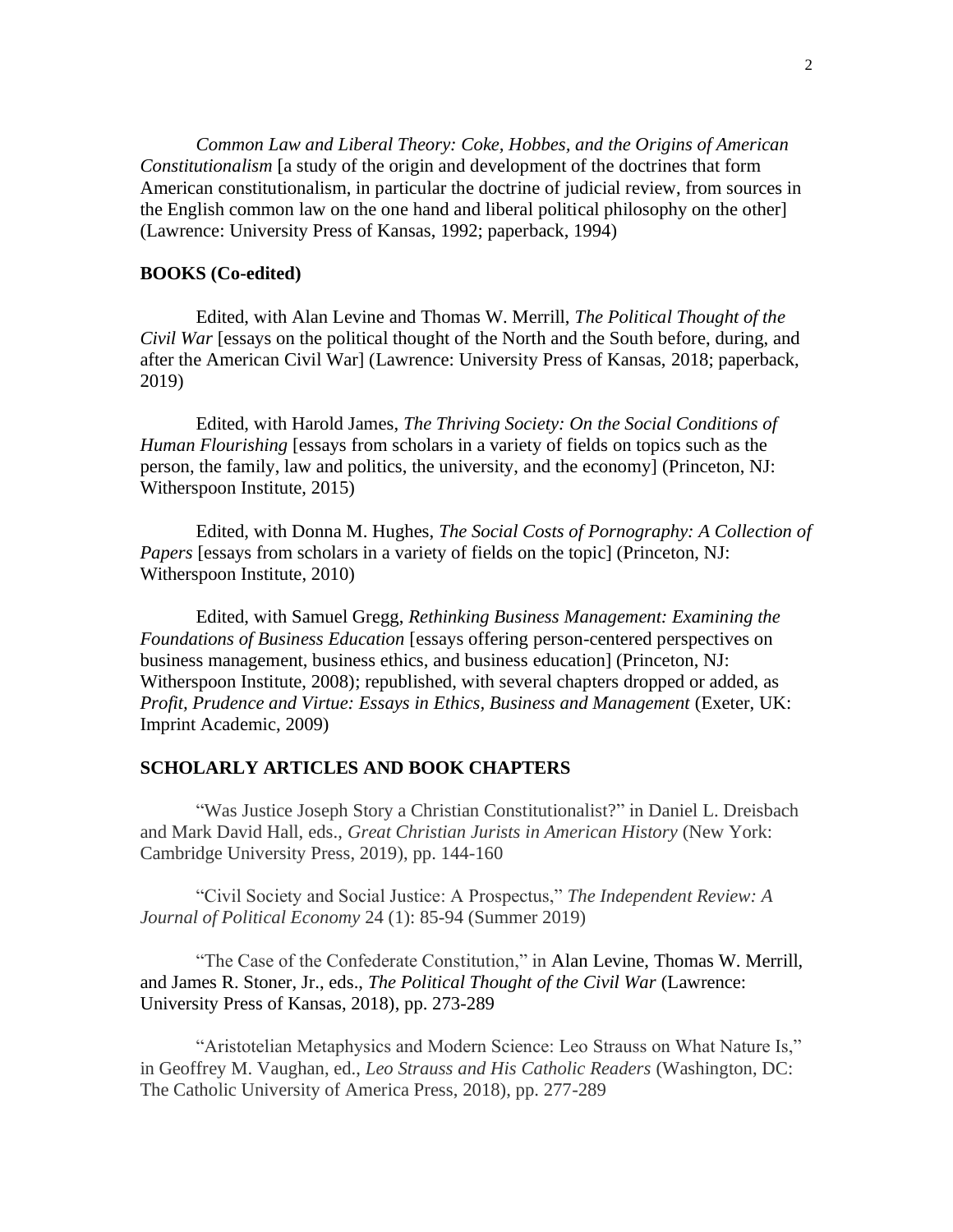"Are Academic Freedom and Freedom of Speech Congruent or Opposed?" in Donald Alexander Downs and Chris W. Surprenant, eds., *The Value and Limits of Academic Speech: Philosophical, Political, and Legal Perspectives* (New York: Routledge, 2018), pp. 64-77

"Comments on Alexander's *Law and Politics: What Is Their Relation?*" *Harvard Journal of Law & Public Policy* 41(1): 369-372 (Winter 2018)

"Progressivism, Social Science, and Catholic Social Teaching in the Building of the American Welfare State," in Bradley C.S. Watson, ed., *Progressive Challenges to the American Constitution: A New Republic* (New York: Cambridge University Press, 2017), pp. 160-170

"Categories and Causes: Physics and Politics for Aristotle and for Us," in R.J. Snell and Steven F. McGuire, eds., *Concepts of Nature: Ancient and Modern* (Lexington Books, 2016), pp. 101-115

"The Polis, the State, and the Constitution," in Giorgi Areshidze, Paul O. Carrese, and Suzanna Sherry, eds., *Constitutionalism, Executive Power, and the Spirit of Moderation: Murray P. Dry and the Nexus of Liberal Education and Politics* (Albany: SUNY Press, 2016), pp. 223-240

"Does the Law and the Constitution of the Family Have to Change?" *Perspectives on Political Science* 45 (2016): 80-86; reprinted in Patrick N. Cain and David Ramsey, eds., *American Constitutionalism, Marriage, and the Family:* Obergefell v. Hodges *and*  U.S. v. Windsor *in Context* (Lanham, Md.: Lexington Books, 2016)

"Why We Respect the Dignity of Politics," in James R. Stoner, Jr. and Harold James, eds., *The Thriving Society: On the Social Conditions of Human Flourishing* (Princeton, NJ: Witherspoon Institute, 2015), pp. 81-96

"Images of the Statesman in *Utopia*," in Travis Curtright, ed., *Thomas More: Why Patron of Statesman?* (Lanham, Md.: Lexington Books, 2015)

"From Magna Carta to the Montgomery March: Common Law and Civil Rights," *Faulkner Law Review*, vol. 6, no. 1 (Fall 2014), pp. 49-63

"Catholicism and the Constitution," in Paul R. DeHart and Carson Holloway, eds., *Reason, Revelation, and the Civic Order: Political Philosophy and the Claims of Faith* (DeKalb, IL: NIU Press, 2014)

"Rational Compromise: Charles Evans Hughes as a Progressive Originalist," in Joseph Postell and Johnathan O'Neill, eds., *Towards an American Conservatism: Constitutional Conservatism during the Progressive Era* (New York: Palgrave Macmillan, 2013)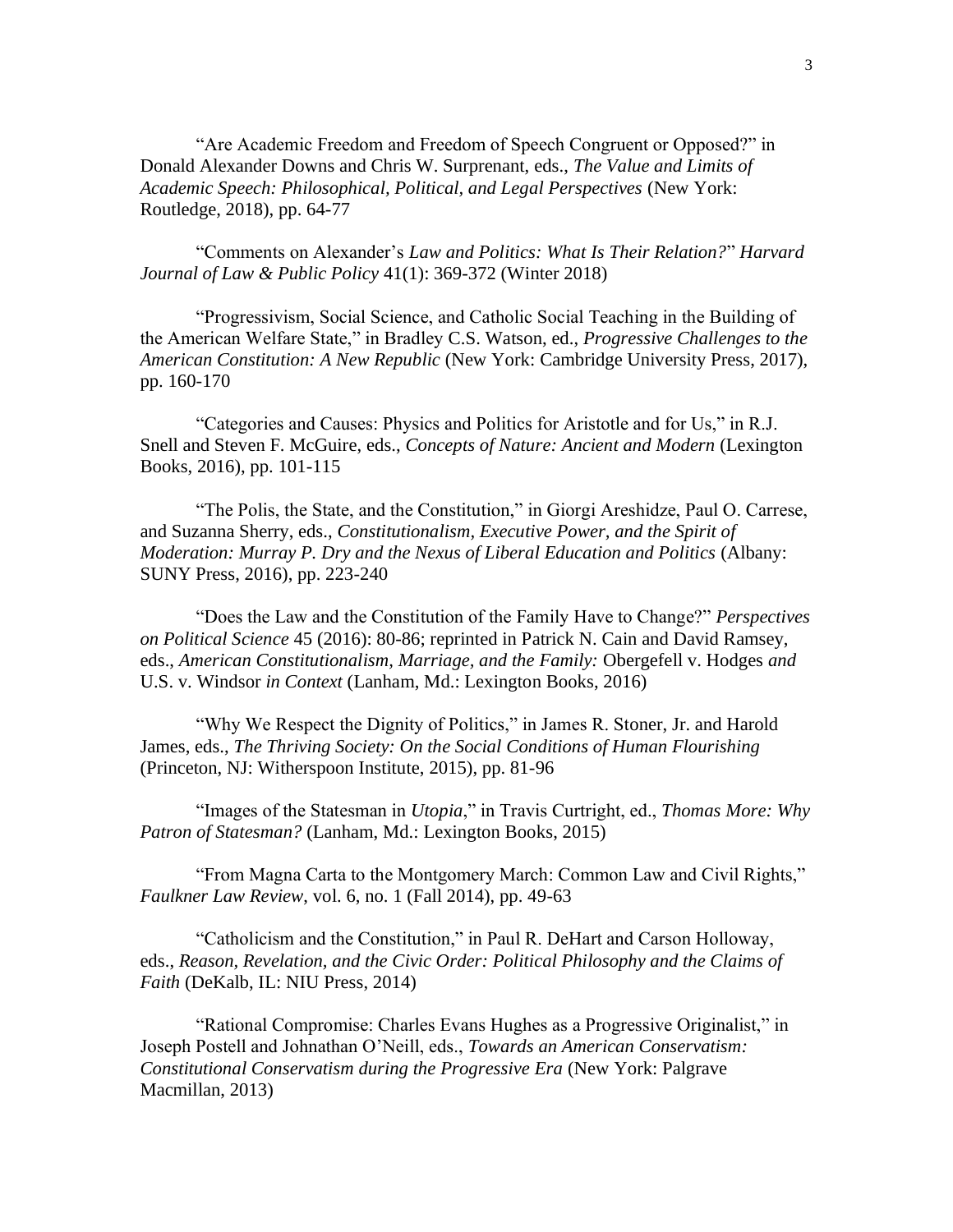"Locke's Explanation of How the Science of Civil Society Corrects the Natural Authority of Virtue," in Peter Augustine Lawler and Marc Guerra, eds., *The Science of Modern Virtue: Descartes, Darwin, and Locke* (DeKalb, IL: NIU Press, 2013)

"The Justice of the Market and the Common Good: Justice Sutherland's Debate," in Francis J. Beckwith, Robert P. George, and Susan McWilliams, eds., *A Second Look at First Things: A Case for Conservative Politics (The Hadley Arkes Festschrift)* (South Bend, IN: St. Augustine's Press, 2013)

"Comment on Ralph Hancock, *The Responsibility of Reason: Theory and Practice in a Liberal-Democratic Age*," *Perspectives on Political Science* 42: 43-46 (2013)

"Natural Law and Property Rights," with Samuel Gregg, in Samuel Gregg and Harold James, eds., *Natural Law, Economics, and the Common Good: Perspectives from Natural Law* (Exeter, UK: Imprint Academic [St Andrews Studies in Philosophy and Public Affairs], 2012), pp. 121-153

"Freedom, Virtue, and the Politics of Regulating Pornography," in Donna M. Hughes and James R. Stoner, Jr., *The Social Costs of Pornography: A Collection of Papers* (Princeton, NJ: Witherspoon Institute, 2010), pp. 193-213

"Who Has Authority over the Constitution of the United States?" in Steven Kautz, Arthur Melzer, Jerry Weinberger, and M. Richard Zinman, eds., *The Supreme Court and the Idea of Constitutionalism* (Philadelphia: University of Pennsylvania Press, 2009), pp. 95-111, 270-272

"Magnanimity and Martyrdom: The Death and Life of Thomas More," in Carson Holloway, ed., *Magnanimity and Statesmanship* (Lanham, MD: Lexington Books, 2008), pp. 133-143

"Natural Law, Common Law, and the Constitution," in Douglas E. Edlin, ed., *Common Law Theory* (Cambridge: Cambridge University Press, 2007), pp. 171-184

"The 'Naked' University: What if Theology Is Knowledge, Not Belief?," *Theology Today*, vol. 62, no. 4 (January 2006), pp. 515-527

"Is There a Political Philosophy in the Declaration of Independence?," *Intercollegiate Review*, vol. 40, no. 2 (Fall/Winter 2005), pp. 3-11

"Was Leo Strauss Wrong About John Locke?" with Comments by Michael Zuckert and a Response, *Review of Politics*, vol. 66, no. 4 (Fall 2004), pp. 553-573

"Catholic Politics and Religious Liberty in America: The Carrolls of Maryland," in Daniel L. Dreisbach, Mark D. Hall, and Jeffrey H. Morrison, eds., *The Founders on*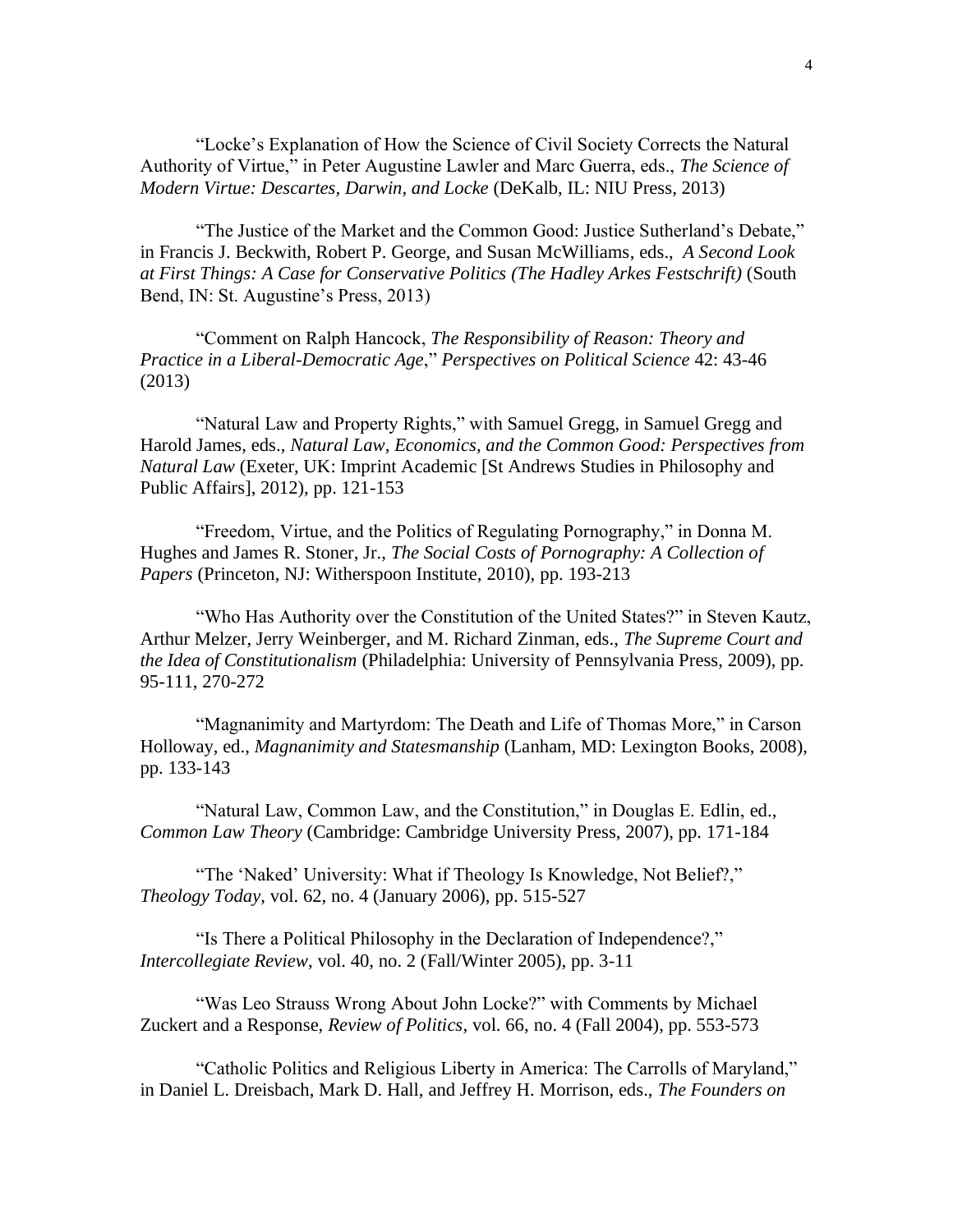*God and Government* (Lanham, MD: Rowman & Littlefield Publishers, 2004), pp. 251- 271

"The New Constitutionalism of Publius," in Bryan-Paul Frost & Jeffrey Sikkenga, eds., *History of American Political Thought* (Lanham, MD: Lexington Books, 2003), pp. 230-247

"Is Tradition Activist? The Common Law of the Family in the Liberal Constitutionalist World," *University of Colorado Law Review*, vol. 73, No. 4 (Fall 2002), pp. 1291-1306

"Federalism, the States, and the Electoral College," in Gary L. Gregg II, ed., *Securing Democracy: Why We Have and Electoral College* (Wilmington, DE: ISI Books, 2001), pp. 43-54

"Constitutionalism and Civil Disobedience," in *Findings: The Wilberforce Forum's Review of Contemporary Culture*, Fall 2001, pp. 33-41

"The Common Law Spirit of the American Revolution," in Mark Blitz & William Kristol, eds., *Educating the Prince: Essays in Honor of Harvey Mansfield* (Lanham, MD: Rowman & Littlefield Publishers, 2000), pp. 192-204

"Christianity, the Common Law, and the Constitution," in Gary L. Gregg II, ed., *Vital Remnants: America's Founding and the Western Tradition* (Wilmington, DE: ISI Books, 1999), pp. 175-209

"Property, the Common Law, and John Locke," in David F. Forte, ed., *Natural Law and Contemporary Public Policy* (Washington: Georgetown University Press, 1998), pp. 193-218

"Heir Apparent: Bushrod Washington and Federal Justice in the Early Republic," in Scott D. Gerber, ed., *Seriatim: The Supreme Court Before John Marshall* (New York: New York University Press, 1998), pp. 322-349

"The Idiom of Common Law in the Formation of the Judicial Power," in Bradford P. Wilson and Ken Masugi, eds., *The Supreme Court and American Constitutionalism* (Lanham, MD: Rowman & Littlefield Publishers, 1997), pp. 47-68; also *Common-Law Liberty*, ch. 1

"Sound Whigs or Honeyed Tories? Jefferson and the Common Law Tradition," in Gary L. McDowell and Sharon L. Noble, eds., *Reason and Republicanism: Thomas Jefferson's Legacy of Liberty* (Lanham, MD: Rowman & Littlefield Publishers, 1997), pp. 103-117

"Religious Liberty and Common Law: Free Exercise Exemptions and American Courts," in *Polity*, vol. 26, no. 1 (Fall 1993), pp. 1-24; also *Common-Law Liberty*, ch. 3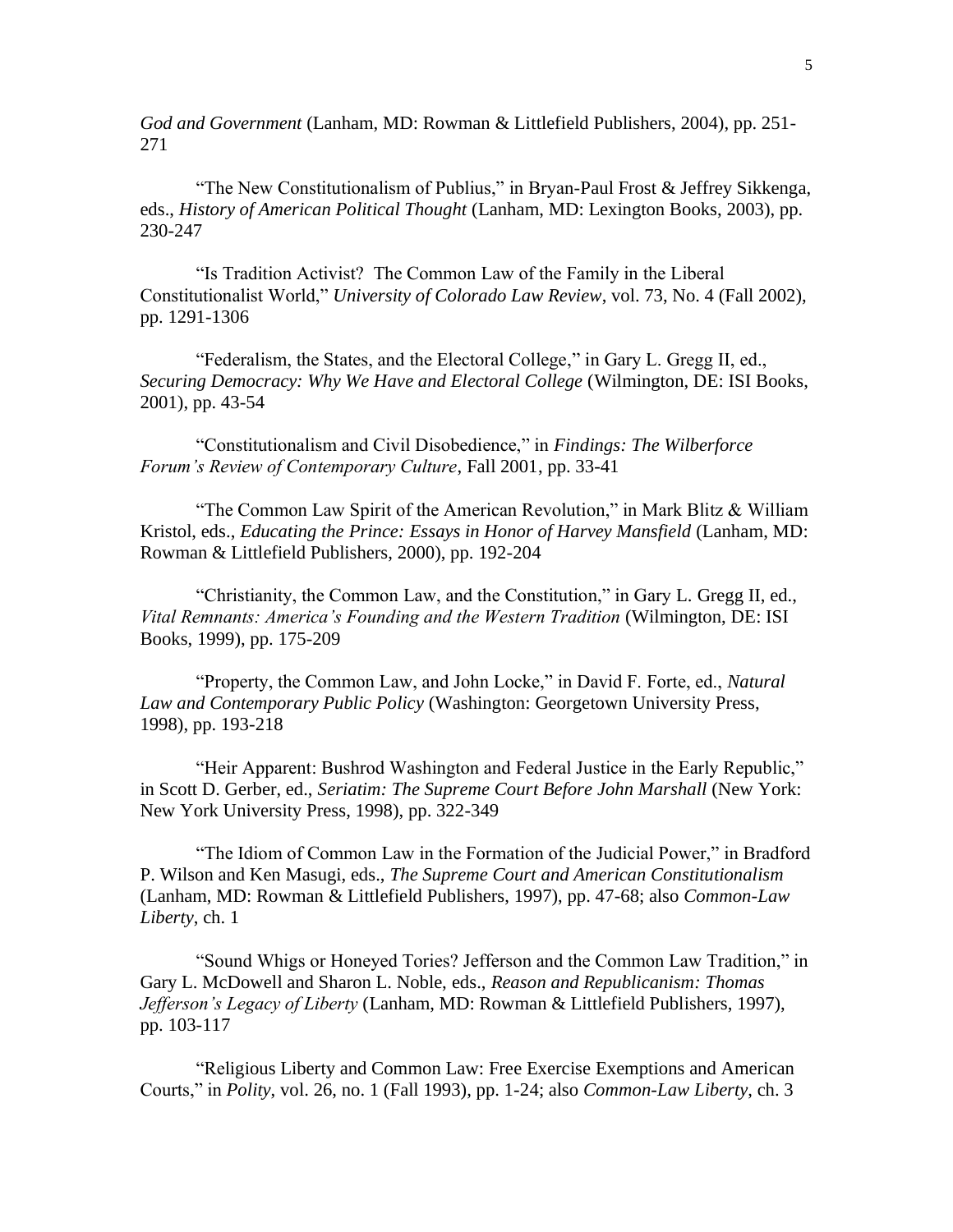"Common Law and Constitutionalism in the Abortion Case," in *The Review of Politics*, vol. 55, no. 3 (Summer, 1993), pp. 421-441; also *Common-Law Liberty*, ch. 4

"Common Law and Natural Law," in *Benchmark*, vol. 5, no. 2 (Winter 1993) [Symposium on Natural Law and the Constitution]

"Neo-Constitutionalism? Rawls, Dworkin, and Nozick," with Clifford Orwin, in Allan Bloom, ed., *Confronting the Constitution* (Washington: The AEI Press, 1990), pp. 437-470

"Constitutionalism and Judging in *The Federalist*," in Charles Kesler, ed., *Saving the Revolution: The Federalist Papers and the American Founding* (New York: The Free Press, 1987), pp. 203-218; also appears as chapter 12 in *Common Law and Liberal Theory*

### **ENCYCLOPEDIA ARTICLES**

"The Declaration of Independence," on the website, "Natural Law, Natural Rights, and American Constitutionalism," The Witherspoon Institute (July 2011) < <http://www.nlnrac.org/american/declaration-of-independence> >

"Common Law and the Law of Reason," on the website, "Natural Law, Natural Rights, and American Constitutionalism," The Witherspoon Institute (July 2011) [<http://www.nlnrac.org/earlymodern/common-law>](http://www.nlnrac.org/earlymodern/common-law)

"States' Rights," in Kermit L. Hall, ed., *The Oxford Companion to American Law* (New York: Oxford University Press, 2002), pp. 766-767

"Revolution, American," and "Washington, George," in Seymour Martin Lipset, ed., *The Encyclopedia of Democracy* (Washington, D.C.: Congressional Quarterly Press, 1996), vol. III, pp. 1065-68; vol. IV, pp. 1366-67

"Leo Strauss," and "Carl Friedrich," in *American Political Scientists: A Dictionary*, ed. Glenn H. Utter and Charles Lockhart (Westport, CT: Greenwood Press, 1993), pp. 293-296, 92-95

### **OTHER ARTICLES**

["What's So Un-American about a Shared American Civics?"](https://www.nationalreview.com/2021/06/whats-so-un-american-about-a-shared-american-civics/) with Paul O. Carrese, *National Review* [\[online\], June 9, 2021;](https://www.nationalreview.com/2021/06/whats-so-un-american-about-a-shared-american-civics/) [Carrese & Stoner rejoinder](https://www.nationalreview.com/corner/step-up-to-restore-a-sound-american-civics/) to Stanley [Kurtz's reply, "Step Up to Restore a Sound American Civics,"](https://www.nationalreview.com/corner/step-up-to-restore-a-sound-american-civics/) June 15, 2021

["Can Liberal Constitutionalism Instruct?"](https://oll.libertyfund.org/pages/lm-bagehot-causes-crises) "Liberty Matters" Symposium on Walter Bagehot's *English Constitution*, *[Online Library of Law and Liberty](https://oll.libertyfund.org/pages/lm-bagehot-causes-crises)*, January 15 & [June 3, 2020](https://oll.libertyfund.org/pages/lm-bagehot-causes-crises)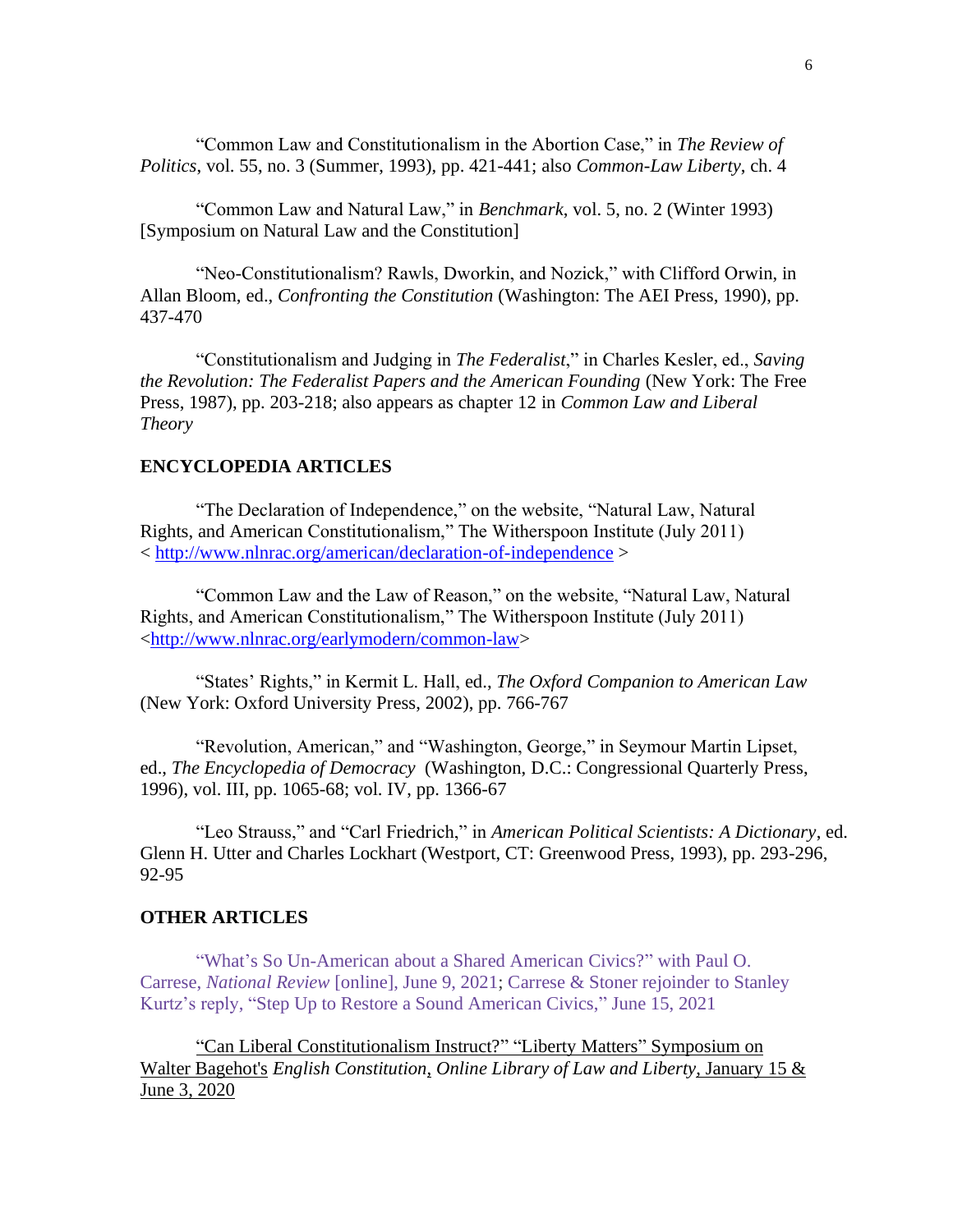"Common-Law Originalism," [the Walter Berns Constitution Day Lecture at the](https://www.aei.org/research-products/report/common-law-originalism/)  [American Enterprise Institute, September 17, 2019](https://www.aei.org/research-products/report/common-law-originalism/)

["Soft Landing," in "Michael Anton's](https://www.lawliberty.org/2019/07/09/soft-landing-after-flight-93-michael-anton/) *After the Flight 93 Election*: A *Law & Liberty* Symposium, *[\[Online Library of\] Law and Liberty](https://www.lawliberty.org/2019/07/09/soft-landing-after-flight-93-michael-anton/)*, July 9, 2019

["Cake, Controversy—and the Common Law," \[](http://www.libertylawsite.org/2018/06/13/cake-controversy-and-common-law/)*Online Library of*] *Law & Liberty*, [June 13, 2018](http://www.libertylawsite.org/2018/06/13/cake-controversy-and-common-law/)

["Academic Freedom and Freedom of Speech,"](http://openinquiryproject.org/our-stories/the-value-and-limits-of-academic-speech-a-collection-of-free-speech-essays/academic-speech-freedom/) *Open Inquiry Project (Institute for [Humane Studies\)](http://openinquiryproject.org/our-stories/the-value-and-limits-of-academic-speech-a-collection-of-free-speech-essays/academic-speech-freedom/)*, May 31, 2018

["Free Speech, Diversity, and Inclusion: Is there a Balance?" Jack Miller Center's](https://www.jackmillercenter.org/constitution-day/constitution-day-conversation-2017/)  ["Constitution Day Conversation," published October 26, 2017](https://www.jackmillercenter.org/constitution-day/constitution-day-conversation-2017/)

["Unsettling Thoughts on Liquidation,"](http://www.libertylawsite.org/liberty-forum/unsettling-thoughts-on-liquidation/) *Online Library of Law & Liberty*, [September 15, 2017](http://www.libertylawsite.org/liberty-forum/unsettling-thoughts-on-liquidation/)

["Universities Should be Safe Spaces–for Intellectual Diversity" \(with Christopher](http://www.realclearpolitics.com/articles/2017/06/01/universities_should_be_safe_spaces_--_for_intellectual_diversity__134055.html)  [d'Elia, Richard Eldridge, Peter Minowitz, Suzanna Sherry, and Paul Carrese\),](http://www.realclearpolitics.com/articles/2017/06/01/universities_should_be_safe_spaces_--_for_intellectual_diversity__134055.html) *RealClear Politics*[, June 1, 2017](http://www.realclearpolitics.com/articles/2017/06/01/universities_should_be_safe_spaces_--_for_intellectual_diversity__134055.html)

["Peter Augustine Lawler, a personal remembrance,"](http://www.libertylawsite.org/2017/05/24/peter-augustine-lawler-a-personal-remembrance/) *Online Library of Law & Liberty*[, May 24, 2017](http://www.libertylawsite.org/2017/05/24/peter-augustine-lawler-a-personal-remembrance/)

["The Harmony and Balance of Virtue and Liberty,"](http://www.learnliberty.org/blog/the-harmony-and-balance-of-virtue-and-liberty/) *Learn Liberty Website*, April [24, 2017](http://www.learnliberty.org/blog/the-harmony-and-balance-of-virtue-and-liberty/)

"The Chicago Generation?" *[Open Inquiry Project \(Institute for Humane Studies\)](http://openinquiryproject.org/blog/the-chicago-generation/)*, March 6, 2017

["Electors, Americans, Countrymen, Lend Me Your Ears,"](http://www.libertylawsite.org/2016/12/02/electors-americans-countrymen-lend-me-your-ears/) *Online Library of Law & Liberty*[, December 2, 2016](http://www.libertylawsite.org/2016/12/02/electors-americans-countrymen-lend-me-your-ears/)

["Legal Realism, Legal Revolution," response to Marc](http://www.libertylawsite.org/liberty-forum/legal-realism-legal-revolution/) DeGirolami, "The [Unforgettable Fire: Tradition and the Shape of the Law,"](http://www.libertylawsite.org/liberty-forum/legal-realism-legal-revolution/) *Online Library of Law & Liberty*[, August 19, 2016](http://www.libertylawsite.org/liberty-forum/legal-realism-legal-revolution/)

["Who Should Replace Scalia? No one. Here's why Eight is Enough," with Ronald](https://www.washingtonpost.com/news/monkey-cage/wp/2016/02/19/why-not-change-the-supreme-court-to-eight-justices-permanently/)  [Keith Gaddie, Monkey Cage Blog,](https://www.washingtonpost.com/news/monkey-cage/wp/2016/02/19/why-not-change-the-supreme-court-to-eight-justices-permanently/) *Washington Post*, February 19, 2016

["Stoner vs. Munger: Citizen or Consumer? How Do You Choose When You](http://www.libertylawsite.org/2016/01/27/stoner-vs-munger-citizen-or-consumer-how-do-you-choose-when-you-vote/)  Vote?," *[Online Library of Law &](http://www.libertylawsite.org/2016/01/27/stoner-vs-munger-citizen-or-consumer-how-do-you-choose-when-you-vote/) Liberty*, January 27, 2016

["Is the Civil War Long Gone and Far Away?,"](http://www.theimaginativeconservative.org/2015/07/is-the-civil-war-long-gone-and-far-away.html) *The Imaginative Conservative* [\[website\], July 6, 2015](http://www.theimaginativeconservative.org/2015/07/is-the-civil-war-long-gone-and-far-away.html)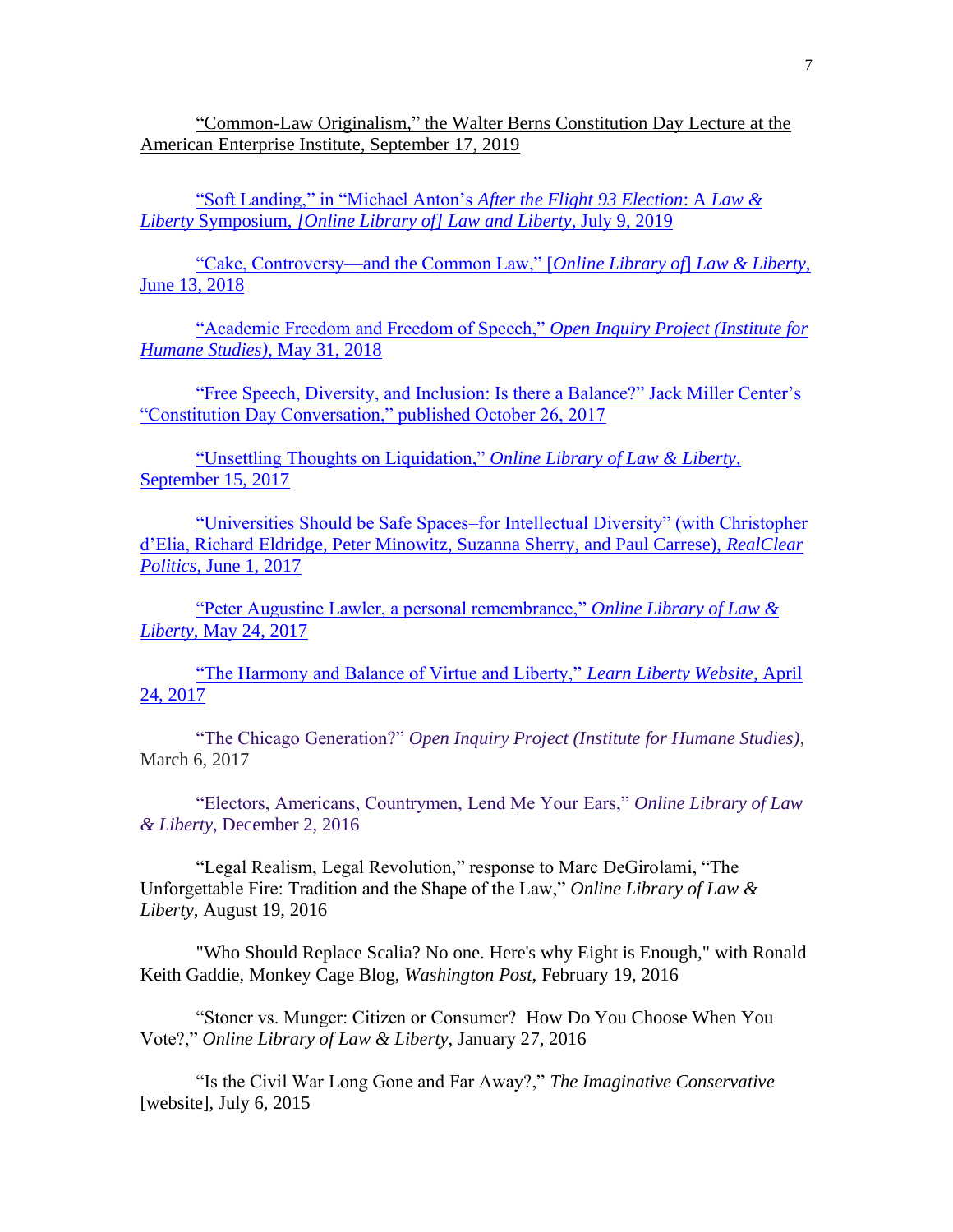["The Catholic Moment in the Political Philosophy of Leo Strauss,"](http://voegelinview.com/catholic-moment-political-philosophy-leo-strauss/) *VoegelinView* [\[website\], July 29, 2014](http://voegelinview.com/catholic-moment-political-philosophy-leo-strauss/)

["Is Meritocracy Just?"](http://theprincetontory.com/main/is-meritocracy-just/) *The Princeton Tory* 30 (5): 15-17 (May 2014)

["Who Are Our Enemies?"](http://theprincetontory.com/main/who-are-our-enemies/) *The Princeton Tory* 30 (4): 12-13 (March 2014)

"Is There a Moral Basis for the Free Market?" *Public Discourse: Ethics, Law and the Common Good* [www.thepublicdiscourse.com], January 21, 2014; translated to Italian as ["Il libero mercato poggia su basi morali?"](http://it.acton.org/article/02/05/2014/il-libero-mercato-poggia-su-basi-morali) at *Instituto Acton* [it.acton.org], February 5, 2014

"The Disposition of Common Law: A Reply to Barry Shain and John McGinnis," *Liberty Law Blog/Online Library of Law & Liberty* [<http://libertylawsite.org/blog/>](http://libertylawsite.org/blog/), December 3, 2013

"Vindicating Common Law: A Reply to Barry Shain, 'An Unconvincing Defense," *Nomocracy in Politics* [<http://nomocracyinpolitics.com/>](http://nomocracyinpolitics.com/2013/11/25/vindicating-common-law-a-reply-to-barry-shain-an-unconvincing-defense-by-james-r-stoner-jr/), November 25, 2013

"Why You Can't Understand the Constitution Without the Common Law," *Liberty Forum/Online Library of Law & Liberty* [<http://libertylawsite.org/liberty](http://libertylawsite.org/liberty-forum/)[forum/>](http://libertylawsite.org/liberty-forum/), with responses by John McGinnis and Hadley Arkes, December 2, 2012

" 'Our First, Most Cherished Liberty' and the State," *Liberty Law Blog/Online Library of Law & Liberty [<http://libertylawsite.org/blog/>](http://libertylawsite.org/blog/), May 2, 2012* 

"Constitutional Auto-Update? A Response to Sanford Levinson," *Liberty Law Blog/Online Library of Law and Liberty [<http://libertylawsite.org/blog/>](http://libertylawsite.org/blog/), March 10,* 2012

"A Brief History of Accountability in Higher Education," with Suzanne Marchand, *Phi Kappa Phi Forum* 92 (1) (Spring 2012): 16-18

"Defining Judicial Power I: From 'Merely Judgment' to 'Force' and 'Will'"; and "Defining Judicial Power II: American Political Development and Irreversible Change," *Liberty Law Blog/Library of Law and Liberty [<http://libertylawsite.org/blog/>](http://libertylawsite.org/blog/), February* 20 & 21, 2012

"Judicial Office and the Written Constitution: A Response to Philip Hamburger's 'Judicial Office and the Liberty Protected by Law," *Liberty Forum/Library of Law and Liberty* [<http://libertylawsite.org/liberty-forum/judicial-office-and-the-written](http://libertylawsite.org/liberty-forum/judicial-office-and-the-written-constitution/)[constitution/>](http://libertylawsite.org/liberty-forum/judicial-office-and-the-written-constitution/), January 6, 2012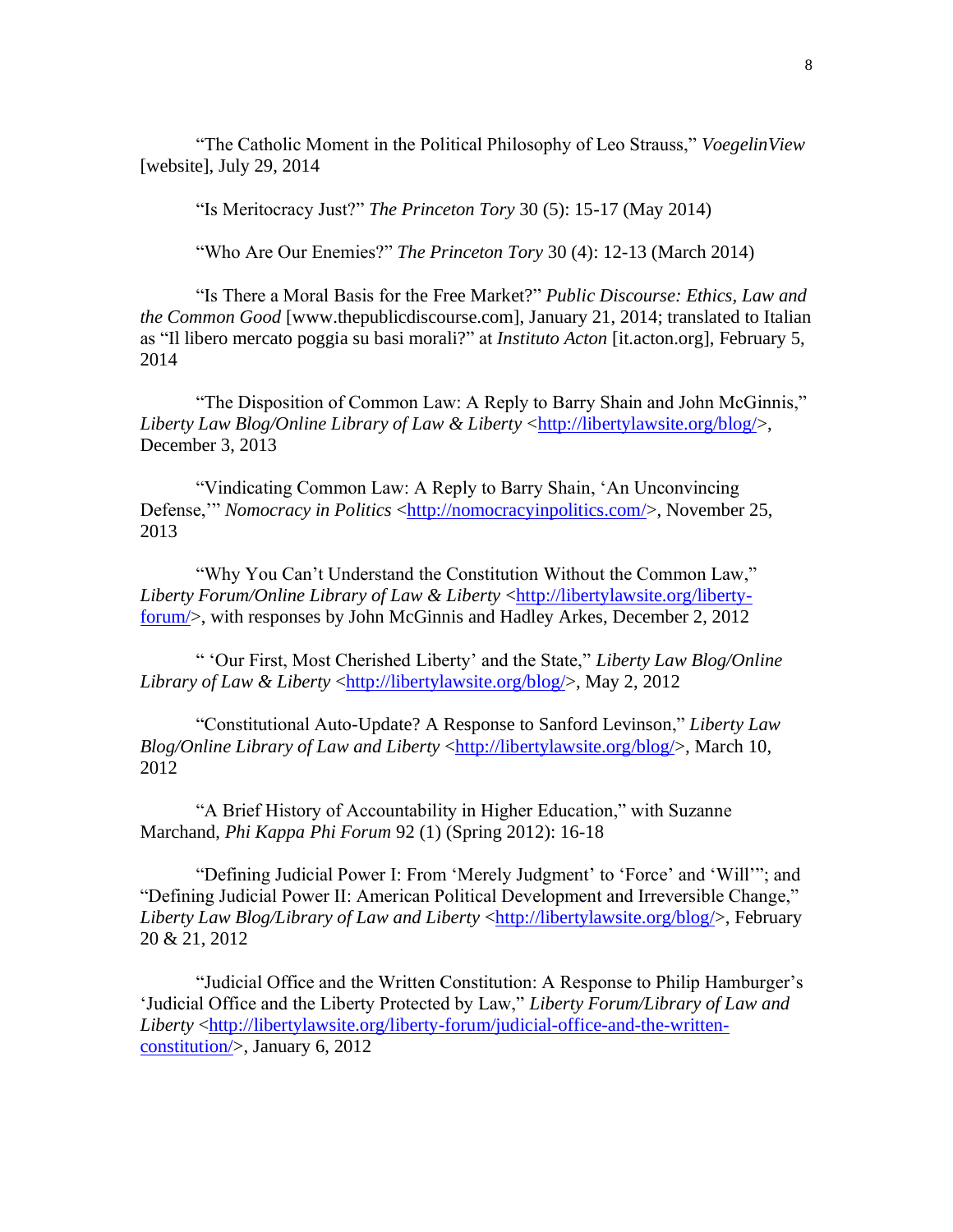"On Markets and Morals: The SEC, Apple, and Internet Pornography," *Public Discourse: Ethics, Law and the Common Good* [\[http://www.thepublicdiscourse.com\]](http://www.thepublicdiscourse.com/), May 18, 2010

"Last Lecture," *First Principles: ISI Web Journal* [www.firstprinciplesjournal.org], January 14, 2010

"The Timeliness and Timelessness of Magna Carta," *First Principles: ISI Web Journal* [www.firstprinciplesjournal.org], September 29, 2009; reprinted in *The Canon: The Intercollegiate Studies Institute's Member and Alumni Magazine*, Spring 2010

"Guiding Principles for the Healthcare Debate," *Public Discourse: Ethics, Law and the Common Good* [www.thepublicdiscourse.com], August 11, 2009

"Encyclical Forces Catholics out of the Bunker," *Zenit: The World Seen from Rome*, July 10, 2009

"Natural Law and Economics: Total Strangers or Separated Lovers?" *Public Discourse: Ethics, Law and the Common Good* [www.thepublicdiscourse.com], June 2, 2009

"Politics and Science," *Public Discourse: Ethics, Law and the Common Good* [www.thepublicdiscourse.com], March 20, 2009

"Does Economic Liberty Merit a Public Defense?," *Public Discourse: Ethics, Law and the Common Good* [www.thepublicdiscourse.com], January 6, 2009

"Social Conservatives Cannot Ignore Political Realities," *Public Discourse: Ethics, Law and the Common Good* [www.thepublicdiscourse.com], December 5, 2008

"The Political Science of Constitutional Resistance," *[PS: Political Science &](https://journals.cambridge.org/action/displayFulltext?fromPage=online&type=6&fid=S1049096506291182&aid=506708&next=true&jid=PSC&volumeId=39&issueId=04&next=Y)  [Politics](https://journals.cambridge.org/action/displayFulltext?fromPage=online&type=6&fid=S1049096506291182&aid=506708&next=true&jid=PSC&volumeId=39&issueId=04&next=Y)* 39 (October 2006): 957

"Constitutional Resistance," *Claremont Review of Books*, vol. VI, no. 3 (Summer 2006), pp. 42-47

"Theology as Knowledge: A Symposium," with responses by Stanley Hauerwas, Paul J. Griffiths, and David B. Hart, *First Things*, No. 163 (May 2006), pp. 21-23 (responses, pp. 23-27)

"Saving a Great City: Why America Should Rebuild New Orleans" [online title: "Love in the Ruins: New Orleans is a Great City and America Should Rebuild It"], *The Weekly Standard*, vol. 11, no. 2, September 26, 2005, pp.

"Save the Electoral College 538," *The Weekly Standard*, vol. 6, no. 13 (December 11, 2000), pp. 17-18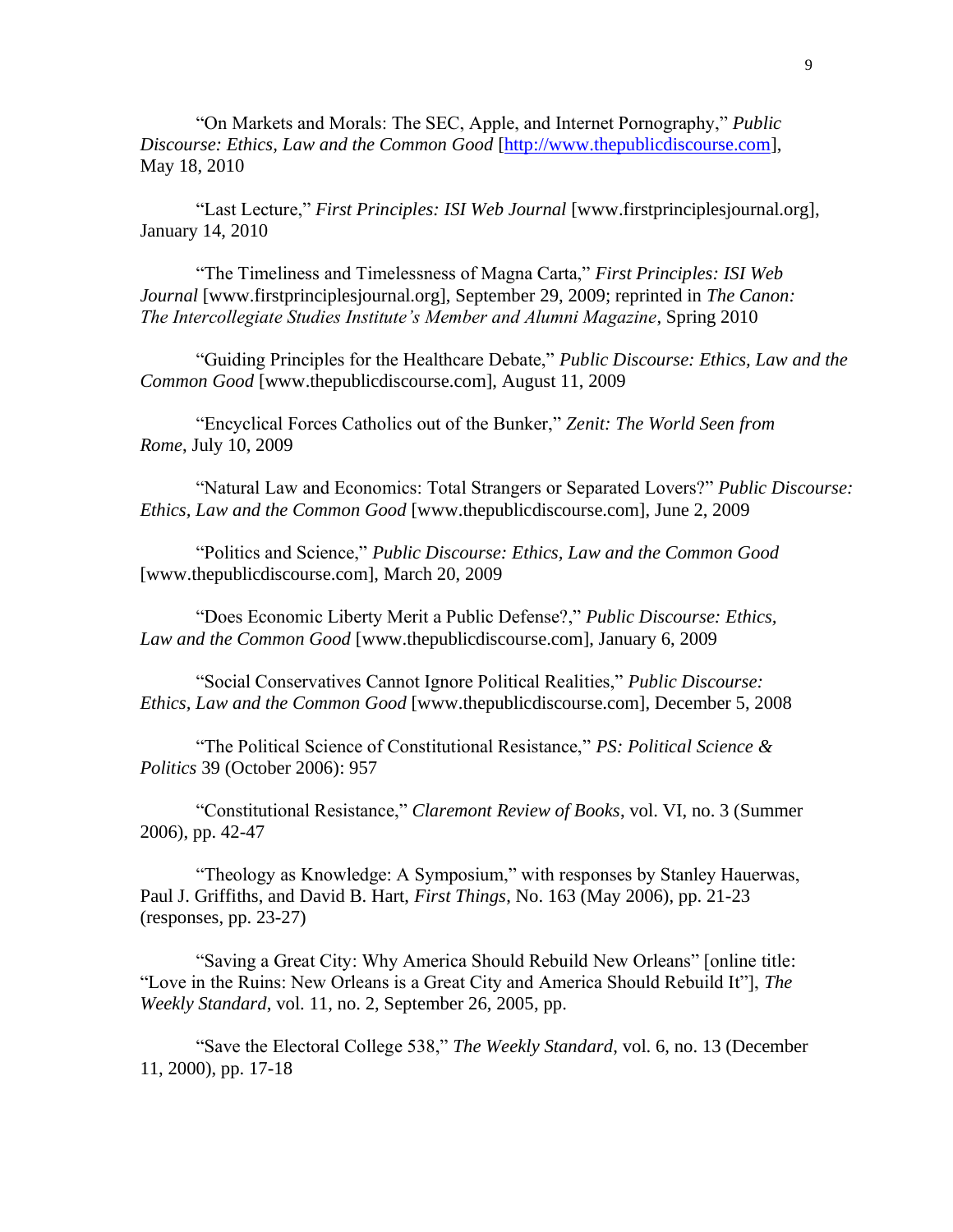"Faithful Professions," in symposium, "'I Have a Dream': Ideas for Rebuilding American Culture," *Policy Review: The Journal of American Citizenship*, No. 76 (March/April 1996), pp. 30-31

"Amending the School Prayer Amendment," *First Things*, No. 53 (May 1995), pp. 16-18

"A Madisonian Compromise: Term Limits for the House, But Not for the Senate," *Policy Review* (Winter 1995), pp. 54-55

#### **BOOK REVIEWS**

of James Patterson, *Religion in the Public Square: Sheen, King, Falwell* [\["Catholic, Protestant, Partisan"\]](https://lawliberty.org/book-review/americanism-and-christian-faith/), *Online Library of Law & Liberty*, February 3, 2021

of Keith Whittington, *Speak Freely: Why Universities Must Defend Free Speech*  [\["A Defense of the Neo-Liberal University"\]](https://www.lawliberty.org/2018/09/03/a-defense-of-the-neoliberal-university/), *Online Library of Law & Liberty*, September 3, 2018

of Floyd Abrams, *The Soul of the First Amendment*; Timothy Garton Ash, *Free Speech: Ten Principles for a Connected World*; Erwin Chemerinsky and Howard Gillman, *Free Speech on Campus*; and Sigal R. Ben-Porath, *Free Speech on Campus* [\["The Free Speech Debate"\],](https://www.claremont.org/crb/article/the-free-speech-debate/) in *Claremont Review of Books*, vol. 18, no. 1 (Winter 2018), pp. 36-39

of Thomas G. West, *The Political Theory of the American Founding: Natural Rights, Public Policy, and the Moral Conditions of Freedom* [\["A Partial Vindication](http://www.libertylawsite.org/book-review/a-partial-vindication-of-thomas-west/) of [Thomas West"\],](http://www.libertylawsite.org/book-review/a-partial-vindication-of-thomas-west/) *Liberty Law Book Reviews/Online Library of Law & Liberty*, December 11, 2017

of Francis Beckwith, *Taking Rites Seriously: Law, Politics, and the Reasonableness of Faith* ["Review Essay: Can American Courts Respect Religious Reasoning"], in *Harvard Theological Review*, vol. 110, no. 3 (July 2017), pp. 464-469

of Melissa Moschella, *To Whom Do Children Belong? Parental Rights, Civic Education, and Children's Autonomy* [\["Teach Your Children Well"\]](http://www.claremont.org/crb/article/teach-your-children-well/), in *Claremont Review of Books*, vol. 17, no. 2 (Spring 2017), pp. 91-92

of David Carpenter, *Magna Carta*; Nicholas Vincent, *Magna Carta: A Very Short Introduction*; Nicholas Vincent, ed., *Magna Carta: The Foundation of Freedom, 1215- 2015*; Randy J. Holland, ed., *Magna Carta: Muse and Mentor*; and David Barstow Magraw, Andrea Martinez, and Roy E. Brownell II, eds., *Magna Carta and the Rule of Law* [\["Magna Carta and Us"\]](http://www.claremont.org/crb/article/magna-carta-and-us/), in *Claremont Review of Books*, vol. 15, no. 4 (Fall 2015), pp. 52-55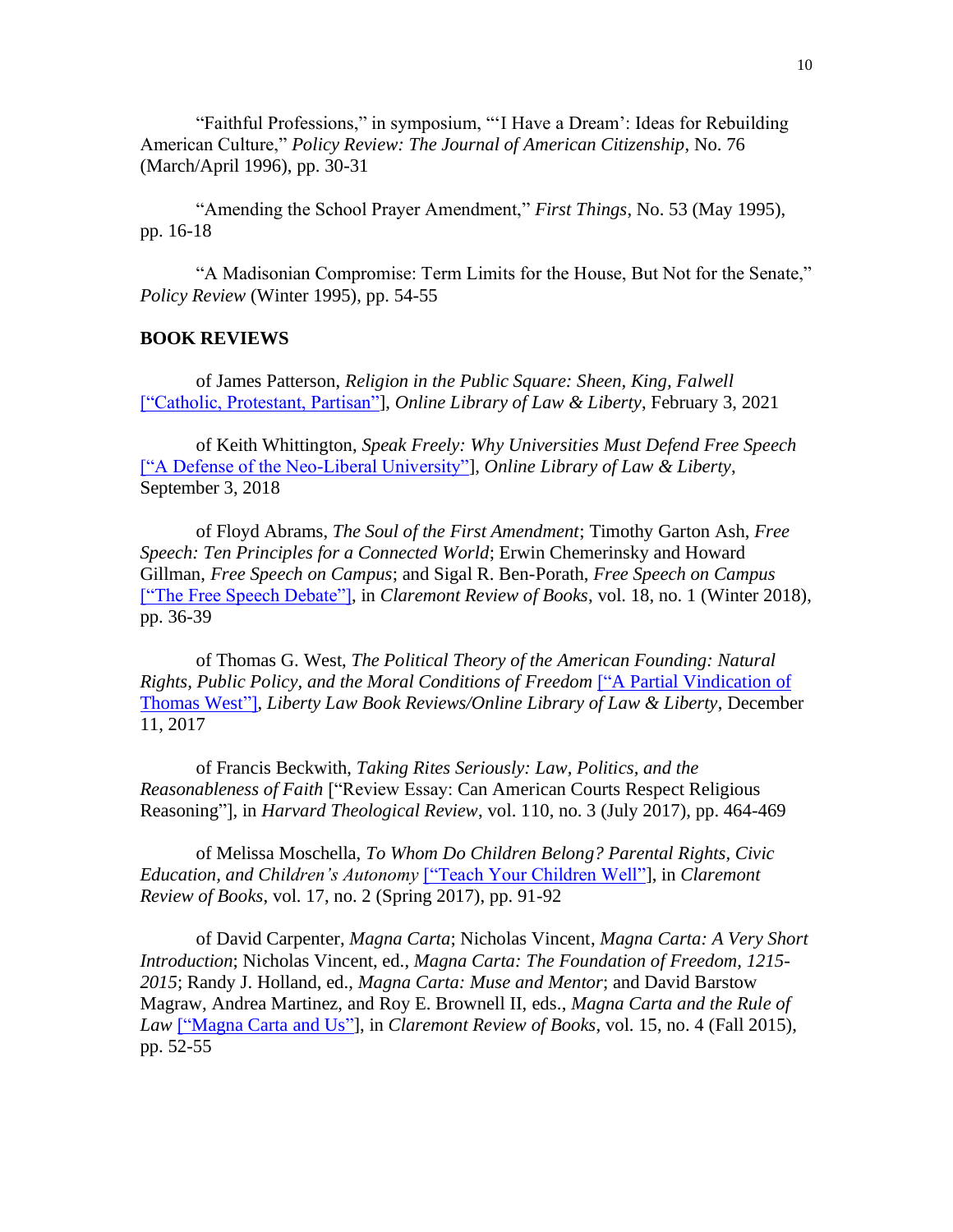of Stephen Smith, *The Rise and Decline of American Religious Freedom*, *Liberty Law Book Reviews/Online Library of Law & Liberty*, July 31, 2014

of John Tomasi, *Free Market Fairness* ["Rawls Meets Hayek"], in *Claremont Review of Books*, vol. 12, no. 4 (Fall 2012), pp. 61-62

of Witherspoon Institute Task Force on International Religious Freedom, *Religious Freedom: Why Now? Defending an Embattled Human Right* ["Why Religious Freedom?"], *Liberty Law Blog/Online Library of Law & Liberty* <http://libertylawsite.org/blog//>, March 19, 2012

of Naomi Schaefer Riley, *The Faculty Lounges, and Other Reasons Why You Won't Get the College Education You Paid For*; Mark Taylor, *Crisis on Campus: A Bold Plan for Reforming Our College and Universities*; Andrew Hacker and Claudia Dreyfus, *Higher Education? How Colleges are Wasting Our Money and Failing Our Kids—and What We Can Do About It*; and Richard Arum and Josipa Roska, *Academically Adrift: Limited Learning on College Campuses* ["Redeeming Higher Education"], in *Claremont Review of Books*, vol. 11, no. 4 (Fall 2011), pp. 64-67

of Eric A. Posner and Adrian Vermeule, *The Executive Unbound: After the Madisonian Republic* ["Popular Constitutionalism 2.0: Executive Edition"], in *Tulsa Law Review*, vol. 47, no. 1 (Summer 2011), pp. 171-176

of Philip Hamburger, *Law and Judicial Duty*; Douglas Edlin, *Judges and Unjust Laws: Common Law Constitutionalism and the Foundations of Judicial Review*; and Steve Sheppard, *I Do Solemnly Swear: The Moral Obligation of Legal Officials* ["Judicial Duty or Judicial Review?"], in *Claremont Review of Books*, vol. 10, no. 3 (Summer 2010), pp. 60-61

of Keith Whittington, *Political Foundations of Judicial Supremacy: The Presidency, the Supreme Court, and Constitutional Leadership in U.S. History* ["Our Robed Rulers"], in *Claremont Review of Books*, vol. 8, no. 3 (Summer 2008), pp. 48-49

of Ramesh Ponnuru, *The Party of Death: The Democrats, the Media, the Courts, and the Disregard for Human Life*, ["A Matter of Life and Death"], The Claremont Institute [online]: http://www.claremont.org/publications/pubid.706/pub\_detail.asp, posted March 19, 2007

of Roy Morris, Jr., *Fraud of the Century: Rutherford B. Hayes, Samuel Tilden, and the Stolen Election of 1876* and William H. Rehnquist, *Centennial Crisis: The Disputed Election of 1876*, ["Counting Every Vote"], in *Claremont Review of Books*, vol. 5, no. 1 (Winter 2004/5)

of Larry Kramer, *The People Themselves: Popular Constitutionalism and Judicial Review*, ["The People's Court"], in *First Things*, December 2004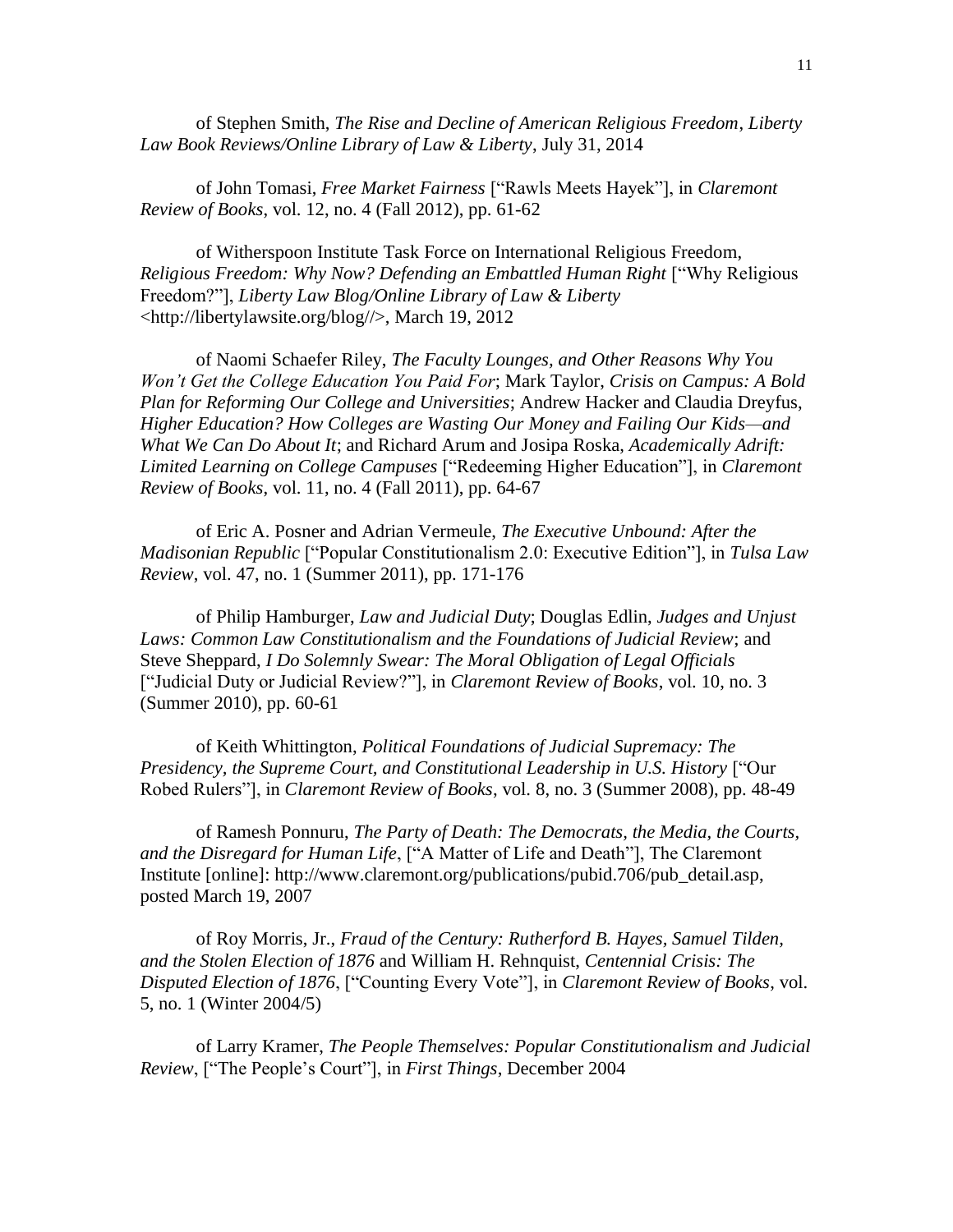of Brian Moynahan, *God's Bestseller: William Tyndale, Thomas More, and the Writing of the English Bible – A Story of Martyrdom and Betrayal*, ["Bible Battles"], in *First Things*, April 2004, pp. 37-40

of Hadley Arkes, *Natural Rights and the Right to Choose*, ["The Genteel Abolitionist"], in *Claremont Review of Books*, vol. 3, no. 2 (Spring 2003), pp. 12-14

of Paul A. Rahe, *Republics Ancient and Modern: Classical Republicanism and the American Revolution*, in *Journal of the Early Republic*, vol. 14, no. 4 (Winter 1994), pp. 551-556

of Robert F. Nagel, *Constitutional Cultures: The Mentality and Consequences of Judicial Review*, in *The Review of Politics*, vol. 53, no. 2 (Spring 1991), pp. 396-400

of Michael Lienesch, *New Order of the Ages: Time, the Constitution, and the Making of Modern American Political Thought*, and Thomas Pangle, *The Spirit of Modern Republicanism: The Moral Vision of the American Founders and the Philosophy of Locke*, in *Publius: The Journal of Federalism*, vol. 21, no. 1 (Winter 1991), pp. 168- 172

of John Phillip Reid, *The Concept of Liberty in the Age of the American Revolution*, in *Publius: The Journal of Federalism*, vol. 20, no. 2 (Spring 1990), pp. 132- 134

of Gary B. Herbert, *Thomas Hobbes: The Unity of Scientific and Moral Wisdom*, in the *International Hobbes Association Newsletter*, new series, no. 10 (November 1989), pp. 10-12

of Steven Shapin and Simon Shaffer, *Leviathan and the Air-Pump*, in the *International Hobbes Association Newsletter*, new series, no. 9 (June 1989), pp. 12-16

#### **CURRENT RESEARCH PROJECTS**

"The Legislative Power" – a series of papers designed to form a book on the origin of the modern legislative power, in political theory and in parliamentary practice, and the causes of its recent eclipse by judicial intervention on the one hand and administrative action on the other.

"The Aristotle Update" – a series of conferences and papers assessing the standing of Aristotelian thought and influence in the modern university

"The Positive Liberty of Speech" – a series of lectures and papers on contemporary free speech concerns in the light of the history of political philosophy and American constitutional law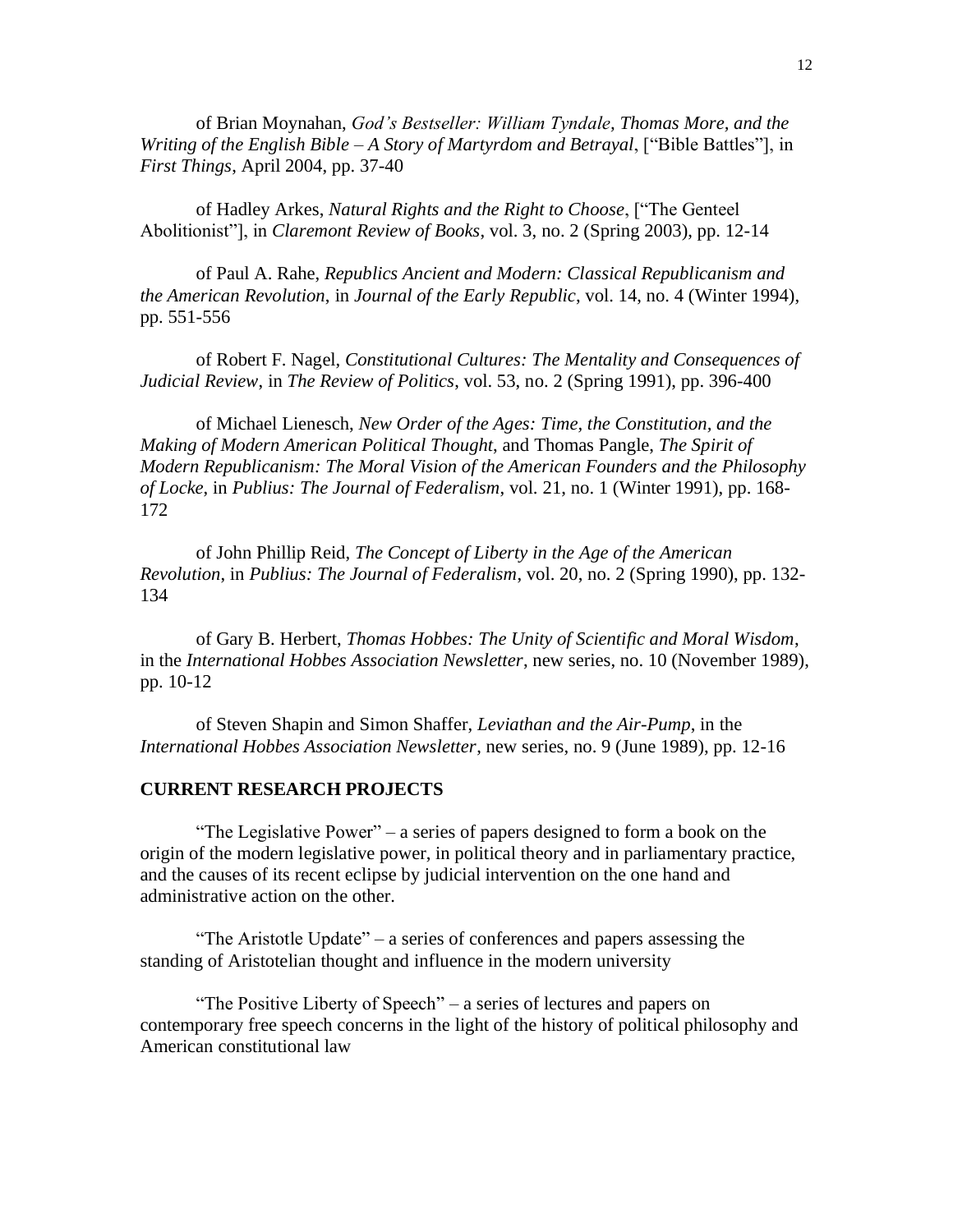# **UNIVERSITY SERVICE**

- Director, Eric Voegelin Institute for American Renaissance Studies (July 2015-)
- Acting Dean, Honors College, Louisiana State University (July-December 2010)
- Department Service (Political Science):

Chair (2007-2013) Chair, Evaluation Committee (2007); member (2014) Chair, Research Committee (2001-02) Chair, Graduate Committee [Director of Graduate Studies] (1996-2000); member (2014-19) Chair, Ad hoc Committee on the Curriculum (Fall 2014) Served on various department recruitment committees

- Member, organizing committee for the Center for Collaborative Knowledge, 2017-
- Member, LSU Faculty Senate, 1994-95, 1996-97, 2006-09
- Member, LSU Faculty Senate Executive Committee, 2006-08; secretary, 2007-08
- Member, LSU Faculty Senate Committee on General Education, 2004-07
- Faculty Advisor to undergraduate Pre-law Society c.1991-95, 2003-20
- Member, Academic Technology Advisory Committee (formerly Moodle Development Advisory Committee), 2008-20

# **PROFESSIONAL SERVICE**

- Member, Political Science and Civics Task Force, NEH-sponsored Convening on "Educating for American Democracy: A Roadmap for Excellence in History and Civics Education for All Learners," November 2019 – April 2020
- Member, Louisiana State Advisory Committee to the United States Commission on Civil Rights, 2010-12, 2013-15
- Member, National Council on the Humanities (supervisory board for the National Endowment for the Humanities), 2002-06
- Member, Executive Board of the Law and Courts Section of the American Political Science Association, 2009-2011 (elected 2008); member, Committee on the Law and Courts Section Lifetime Achievement Award, 2007-08
- Organizer of Conference within a Conference, "The Family and the Law in Politics Today," co-sponsored with the Austin Institute, at the annual meeting of the Southern Political Science Association, Austin, Texas, January 18, 2019
- Co-organizer of panels sponsored by the related group on American Political Thought, for the annual meeting of the American Political Science Association, Washington, DC, August 28-31, 2014; again, for what had become the organized section on American Political Thought, San Francisco, California, August 31- September 1, 2017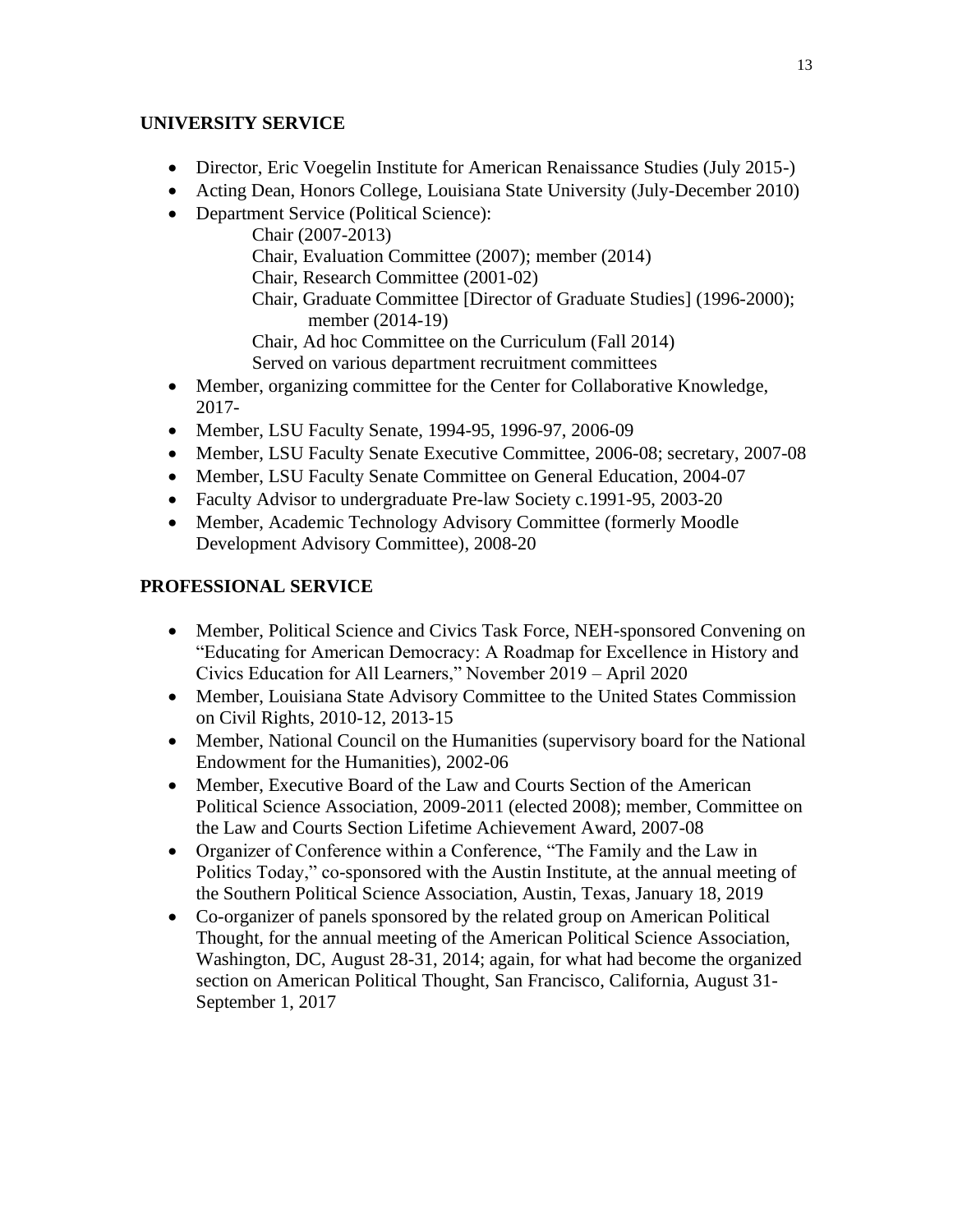## **SELECTED FELLOWSHIPS, GRANTS, AND AWARDS**

- Grants from the Charles G. Koch Foundation to the Eric Voegelin Institute to sponsor lectures and reading groups (\$22,175 in AY 2020-21), (\$25,000 in AY 2019-20), (\$32,500 in AY 2018-19), (\$104,300 in AY 2017-18), (\$99,500 in AY 2016-17), (\$12,000 in AY 2015-16)
- Grants from the Apgar Foundation to the Eric Voegelin Institute for curricular enhancement (\$10,000 in AY 2020-21), (\$20,000 in AY 2019-20)
- George W. Carey Faculty Recognition Award, Intercollegiate Studies Institute, Washington, DC, October 25, 2018
- Senior Fellow, The Austin Institute, Austin, Texas, 2016-
- Grants from the Jack Miller Center for Teaching America's Founding Principles and History to sponsor a Constitution Day Lecture (\$2000 in Sept. 2021) (\$2000 in Sept. 2020), (\$1000 in Sept. 2015)
- Garwood Visiting Fellow, James Madison Program in American Ideals and Institutions, Department of Politics, Princeton University, 2013-14
- Sternberg Professor for 2010-11, LSU Honors College
- Grant from the Charles G. Koch Foundation to the Program in the Classical Tradition in Learning and Leadership to sponsor public lectures at LSU (\$11,340), Academic Year 2010-11, continuing Academic Year 2011-12
- Senior Fellow, The Witherspoon Institute, Princeton, New Jersey, 2009-
- Chairman's Award, Jack Miller Center for Teaching America's Founding Principles and History, Washington, DC, April 24, 2009
- Grants from the Apgar Foundation to the Program in the Classical Tradition in Learning and Leadership to sponsor public lectures at LSU (\$10,000 and \$13,260), Spring 2009 and Academic Year 2009-10
- Grant (\$50,000) to award a post-doctoral fellowship in a new Program on the Classical Tradition in Learning and Leadership at LSU, from the Jack Miller Center for Teaching America's Founding Principles and History, June 2008

# **RECENT PROFESSIONAL PAPERS**

"Was Parliament the Legislative Power before Locke?," at the annual meeting of the New England Political Science Association, via Zoom, April 23, 2021

"Montesquieu and Rousseau on the Legislator and the Legislative power," at the annual meeting of the Midwest Political Science Association, via Zoom, April 17, 2021

"The Modern Science of Legislation: From Bentham to Rawls and Hayek," at the annual meeting of the Southern Political Science Association, via Zoom, January 8, 2021

"John Locke and the Conceptualization of Legislative Power," on a panel sponsored by the Eric Voegelin Society, at the annual meeting of the American Political Science Association, via Zoom, September 11, 2020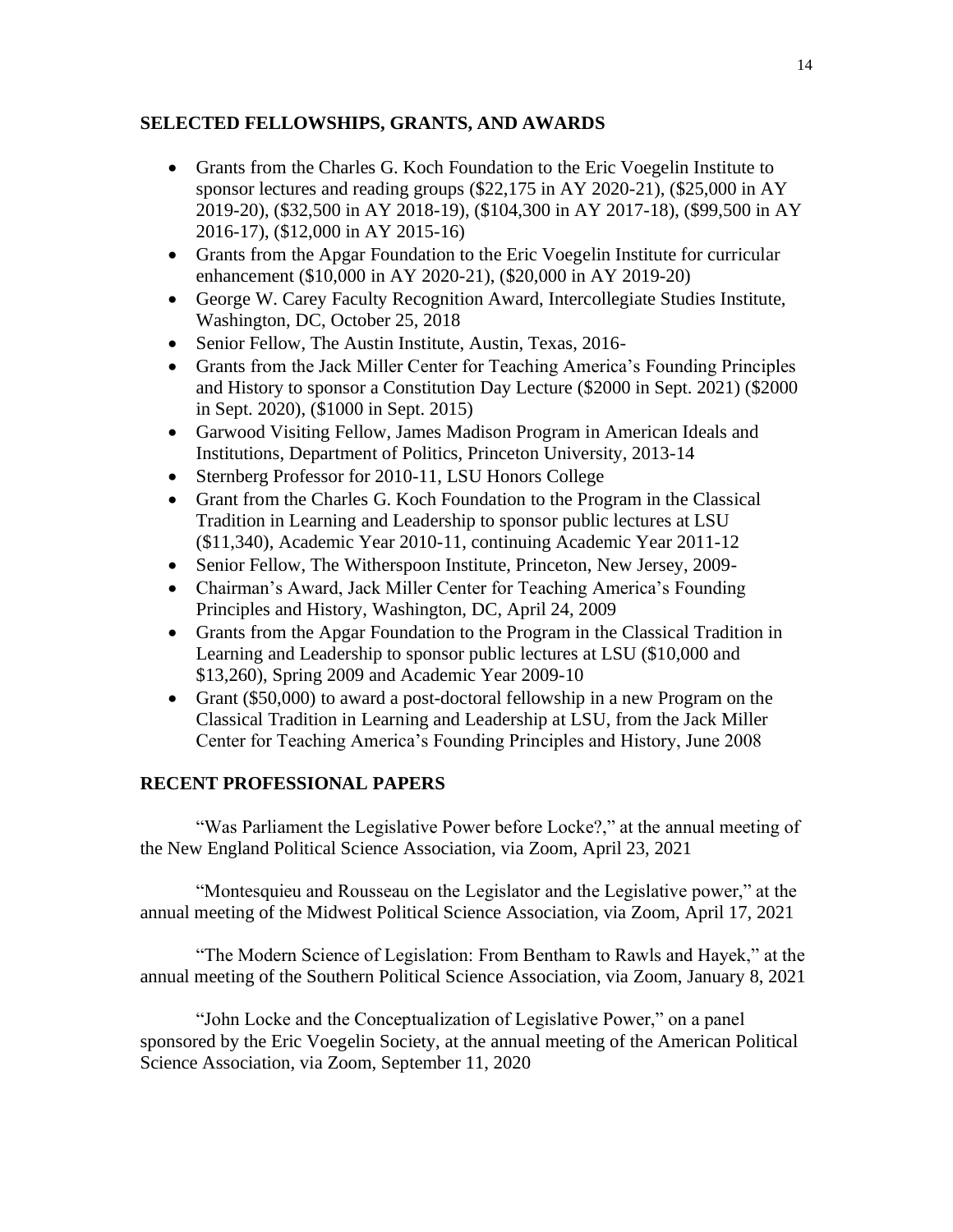"The Political Development of Legislative Power: The Nineteenth-Century Codification Movement and the Battle over Common Law," workshop sponsored by the journal *American Political Thought* and the Salvatori Center for the Study of Individual Freedom in the Modern World, Claremont McKenna College (via Zoom), July 11, 2020

"How the Freedom of the Body Guards the Soul in Common Law" at a symposium on "Law and the Body," sponsored by the Alliance Defending Freedom and the Pontifical John Paul II Institute, Washington, D.C., September 7, 2019

"Civil Lawyer on a Common-Law Court: Edward Douglass White," on a panel sponsored by the Society of Catholic Social Scientists, at the annual meeting of the American Political Science Association, Washington, D.C., August 30, 2019

"Does Aristotle Recognize a Legislative Power?," at a conference, "To What End? Narrative, Institutions, and Practices," sponsored by the de Nicola Center for Ethics and Culture, University of Notre Dame, South Bend, Indiana, July 27, 2019

"Legislation, the Courts, and Religious Liberty in a Secular Public Order," at the annual meeting of the New England Political Science Association, Portland, Maine, April 26, 2019

"Prospects for Legislation After *Obergefell*," at a symposium on "The Implications of *Obergefell* and Its Aftermath for Law and the Human Person," sponsored by the Alliance Defending Freedom and the Pontifical John Paul II Institute, Washington, D.C., September 8, 2018

"(Why) Did Reconstruction Fail? Legislating and Constitutionalizing Civil Rights," on a panel sponsored by the Claremont Institute, at the annual meeting of the American Political Science Association, Boston, Massachusetts, August 31, 2018

"Good and Evil Grown Together: The Argument for Freedom of Speech," at the Fall Conference of the Notre Dame Center for Ethics and Culture, University of Notre Dame, South Bend, Indiana, November 11, 2017

"Why Is There No Legislative Power in Classical Political Thought?" at the annual meeting of the American Political Science Association, San Francisco, California, September 1, 2017

"What Is the Origin of the Legislative Power? Making Law from Plato to Rousseau," at the annual meeting of the New England Political Science Association, Providence, Rhode Island, April 22, 2017

"Determination and Deduction: How Aquinas Might Distinguish the Work of the Legislator from the Work of the Judge," for a conference on "Law as a Guide for Justice: A Symposium on the Philosophical and Theoretical Foundations of Law and Justice in Honour of Amanda Perreau-Saussine Ezcurra (1971-2012)," at the Faculty of Law,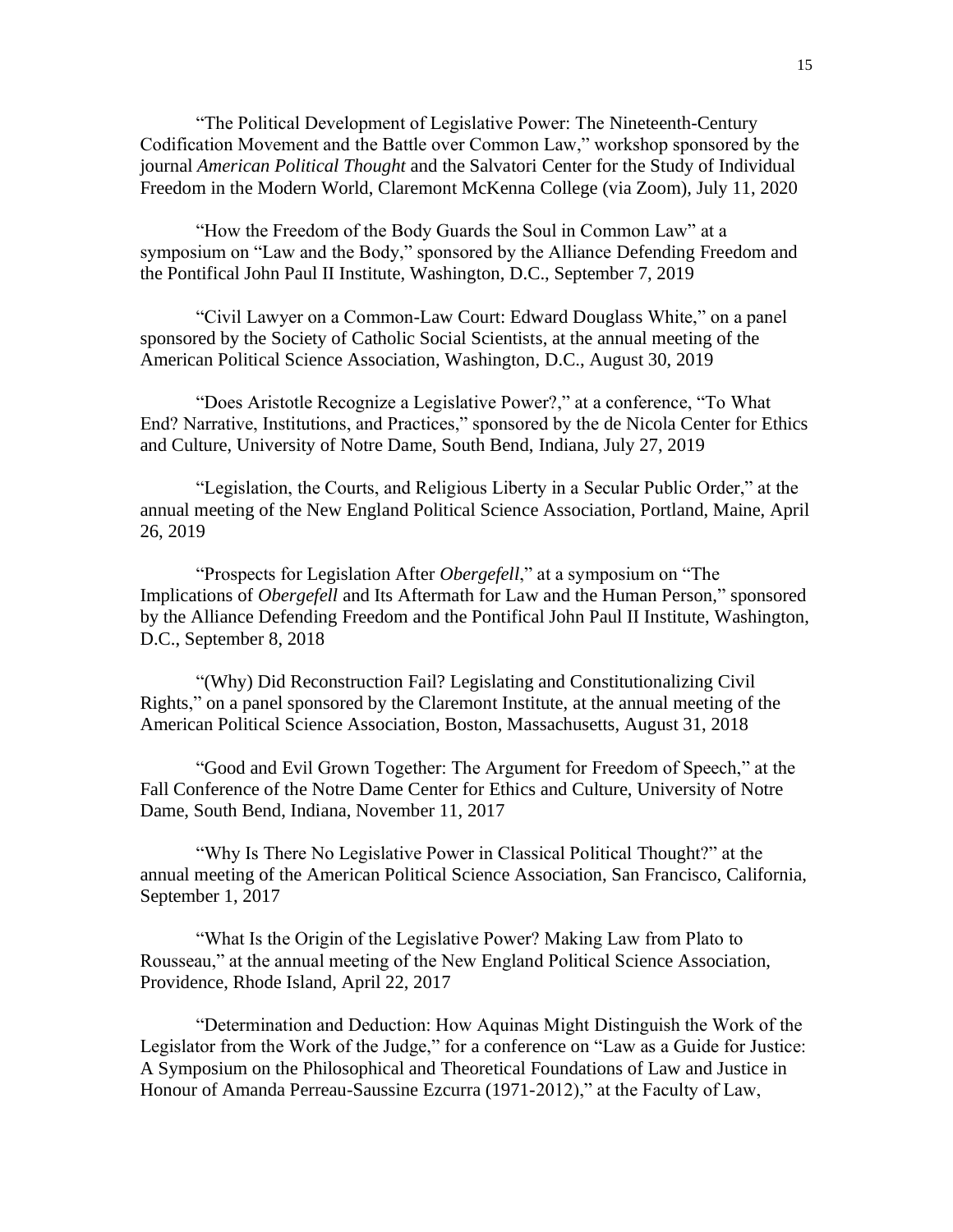University of Cambridge, Cambridge, England, March 4, 2017 [revised from October 2007]

"What Publius Knew and Didn't Know," at the annual meeting of the Southern Political Science Association, New Orleans, Louisiana, January 13, 2017

### **RECENT LECTURES, DEBATES, AND WEBINARS**

"1787: The Constitutional Convention and Political Participation in the Early Republic," webinar with Eric Nelson (Harvard), Jack Rakove (Stanford), and Barry Shain (Colgate), sponsored by the National Association of Scholars, April 29, 2021 [recording available here: [https://www.youtube.com/watch?v=txKuqzByX7U\]](https://www.youtube.com/watch?v=txKuqzByX7U)

"Has Congress Lost the Legislative Power?", Constitution Day Lecture, Boston College, via Zoom, October 6, 2020

"Civic Education or Liberal Education: Which Does Democracy Most Need?," Belmont Abbey College, Belmont, North Carolina, October 10, 2019

"Common-Law Originalism," the Walter Berns Constitution Day Lecture, American Enterprise Institute, Washington, D.C., September 17, 2019

"Originalism and Common Law: Opponents or Friends?," The McDonald Center for America's Founding Principles, Mercer University, Macon, Georgia, September 12, 2019

"Was John Stuart Mill Right about Freedom of Speech?," Washington College, Chestertown, Maryland, April 17, 2019

"Why We Should Not Depend on John Stuart Mill for Free Speech," University of Louisiana, Lafayette, February 12, 2019

"After *Masterpiece Cakeshop*: Liberty and Equality in the Mix," Debate versus David Cole, ACLU, sponsored by the Program on Constitutional Government, Colgate University, Hamilton, New York, September 25, 2018

"What Happens if *Roe v. Wade* Is Overturned?" Constitution Day Lecture, Salve Regina University, Newport, Rhode Island, September 13, 2018

"The Natural Law of Free Speech," at a student conference sponsored by the Texas Network for the Study of Public Issues, University of Texas, Austin, Texas, April 7, 2018

"Restoring the Legislative Power: What the Common Law Has to Teach," Federalist Society Student Chapter, University of Chicago Law School, Chicago, Illinois, March 28, 2018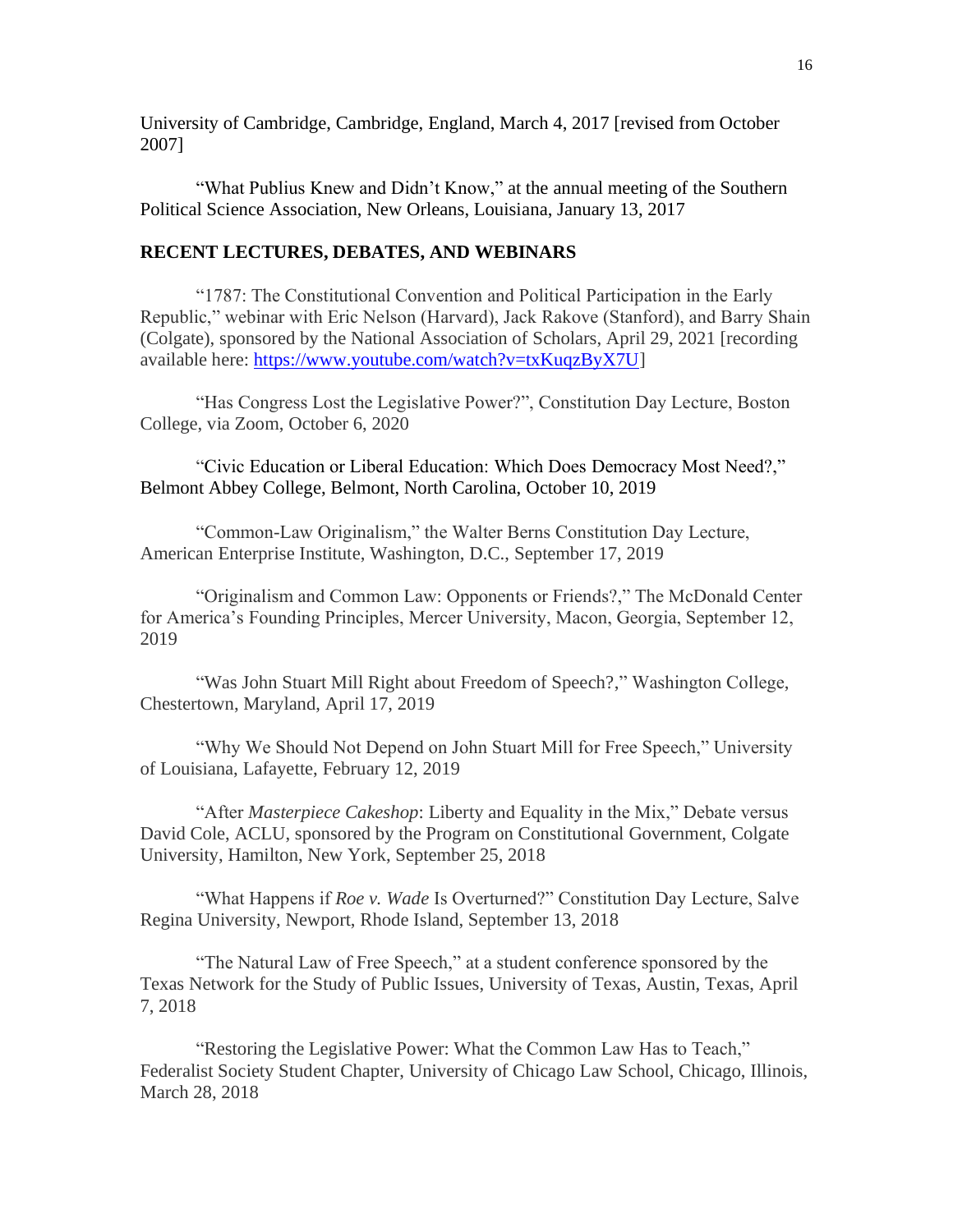"The Dignity of Politics," sponsored by the Lumen Christi Institute, at Jenner  $\&$ Block, Chicago, Illinois, March 27, 2018

"The Positive Liberty of Speech," Texas State University, San Marcos, Texas, September 19, 2017; Oglethorpe University, Atlanta, Georgia, September 15, 2017

"Is Trump's Presidency Unprecedented?" Texas State University, San Marcos, Texas, April 7, 2017

"How Free Should Free Speech Be?" Northwood Forum for Citizenship and Enterprise, Northwood University, Midland, Michigan, March 14, 2017

"Resolved, There are Legitimate Limits on Free Speech," debate, with Prof. Walter Block of Loyola University College of Business, Loyola University, February 2, 2017

#### **OTHER RECENT PROFESSIONAL ACTIVITIES**

Participant, Consultation on Property and Private Law, sponsored by Faulkner University's Jones School of Law and the Acton Institute, Gulf Shores, Alabama, May 12-14, 2021

Discussant and chair, panel on "Rhetoric and Deliberative Democracy," at the annual meeting of the New England Political Science Association, via Zoom, April 24, 2021

Chair and organizer, roundtable on Keith Whittington, *Repugnant Laws: Judicial Review of Acts of Congress from the Founding to the Present*, at the annual meeting of the New England Political Science Association, via Zoom, April 24, 2021

Discussant and chair, panel on "Problems in Aristotle's Politics," sponsored by the Society for Greek Political Thought, at the annual meeting of the Midwest Political Science Association, via Zoom, April 17, 2021

Discussion Leader, Colloquium on "Freedom of Assembly and Religious Liberty," sponsored by the Federalist Society and Liberty Fund, via Zoom, March 12-13, 2021

Discussant, panel on "The Early-Modern Argument for Commerce," at the annual meeting of the Southern Political Science Association, via Zoom, January 9, 2021

Faculty, with presentation titled "Forming Community by Embracing a Legacy: Common Law and Legislation in the American Constitutional Tradition," Intercollegiate Studies Institute National Honors Conference, "American Conservatism and the Quest for Community," Pittsburgh, Pennsylvania, September 24-27, 2020